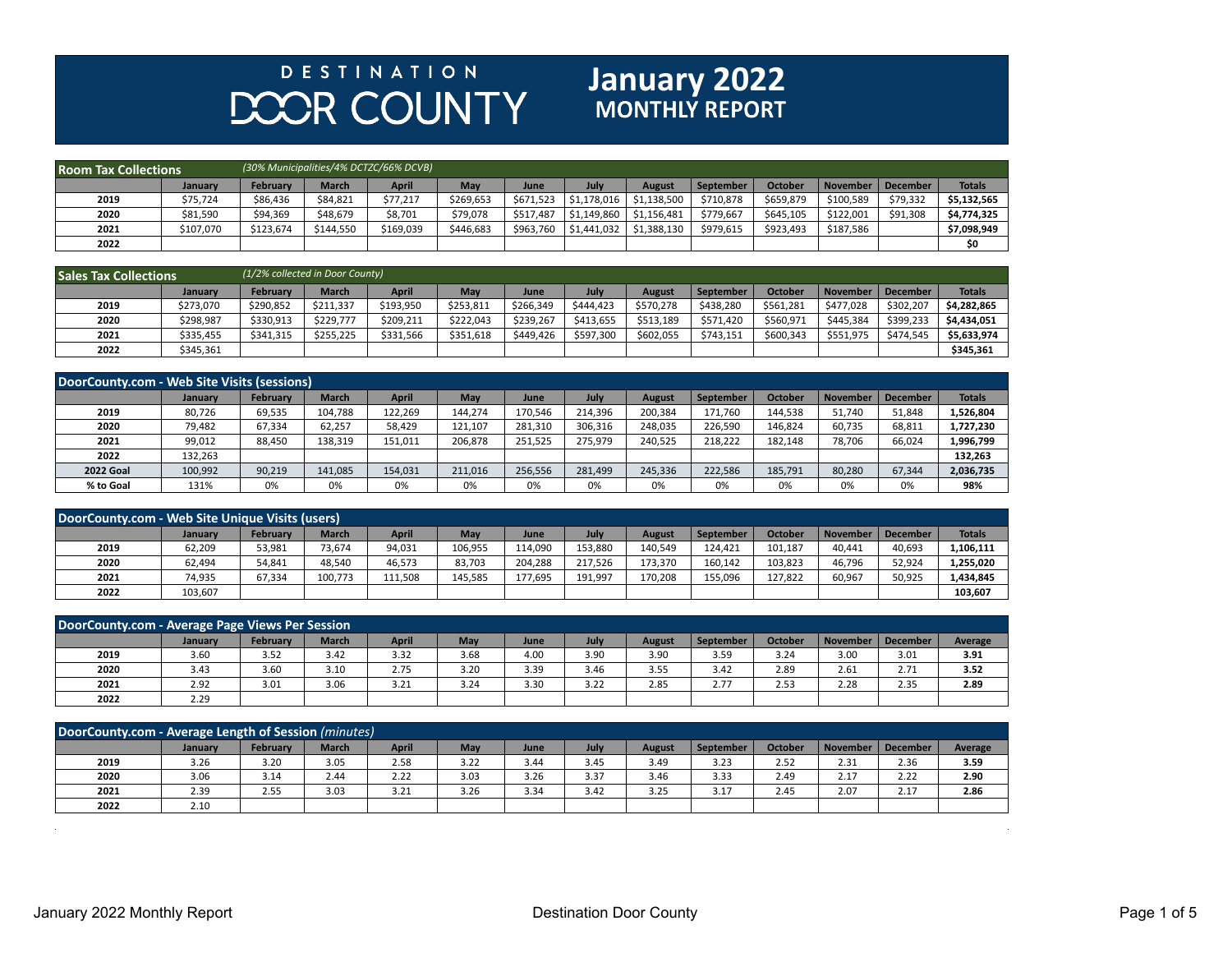| DoorCounty.com - Mobile Web Site Useage |         |                 |              |        |            |         |         |               |           |         |                 |          |               |
|-----------------------------------------|---------|-----------------|--------------|--------|------------|---------|---------|---------------|-----------|---------|-----------------|----------|---------------|
|                                         | Januarv | <b>February</b> | <b>March</b> | April  | <b>May</b> | June    | July    | <b>August</b> | September | October | <b>November</b> | December | <b>Totals</b> |
| 2019                                    | 47,730  | 31,171          | 47,176       | 53,591 | 58,380     | 73,540  | 94,491  | 91,675        | 82,254    | 65,438  | 30,812          | 23,456   | 699,714       |
| 2020                                    | 36,049  | 33,826          | 28,198       | 33,689 | 53,741     | 138,902 | 145,267 | 111,515       | 103,576   | 70,470  | 29,860          | 33,330   | 818,423       |
| 2021                                    | 45,986  | 39,639          | 67,593       | 72,572 | 96,686     | 117,322 | 124,968 | 151,075       | 118,457   | 85,722  | 38,057          | 32,312   | 990,389       |
| 2022                                    | 66,178  |                 |              |        |            |         |         |               |           |         |                 |          | 66,178        |

| DoorCounty.com - Top Ten Most Requested Pages for the Month | January 2022          |                        |
|-------------------------------------------------------------|-----------------------|------------------------|
| 1) /homepage                                                | 5) /experience/events | 9) /experience         |
| 2) /discover/guides-and-reports                             | 6) /stay              | 10)/stay/cottage-house |
| 3) /discover/guides-and-reports/thank-you                   | 7) /lodgings          |                        |
| 4) /newsletter/december 2020/20-things-to-do                | 8) /winter            |                        |

| DoorCounty.com - Top Ten Sources for the Month | January 2022      |                         |
|------------------------------------------------|-------------------|-------------------------|
| 1) Google                                      | 5) The Trade Desk | 9) duckduckgo           |
| 2) Facebook                                    | 6) bing           | 10) travelwisconsin.com |
| 3) DDC email                                   | 7) m.facebook.com |                         |
| 4) direct                                      | 8) vahoo          |                         |

| <b>Social Media: Facebook</b> |           |                 |              |              |           |           |           |               |                  |                |                 |                 |                    |
|-------------------------------|-----------|-----------------|--------------|--------------|-----------|-----------|-----------|---------------|------------------|----------------|-----------------|-----------------|--------------------|
| <b>Impressions</b>            | January   | <b>February</b> | <b>March</b> | <b>April</b> | May       | June      | July      | <b>August</b> | September        | <b>October</b> | <b>November</b> | <b>December</b> | <b>Totals</b>      |
| 2019                          | 1,718,452 | 1,728,409       | 2,258,613    | 2,966,996    | 1,745,963 | 1,772,403 | 1,482,104 | 1,589,049     | 2,319,589        | 1,645,947      | 471,513         | 729,547         | 20,428,585         |
| 2020                          | 1,133,521 | 1,184,316       | 887,660      | 680,311      | 959,275   | 1,886,257 | 2,785,831 | 1,970,320     | 1,984,249        | 1,642,433      | 416,433         | 2,764,057       | 18,294,663         |
| 2021                          | 1,173,143 | 884,322         | 1,979,303    | 2,067,793    | 1,446,633 | 1,433,734 | 1,138,484 | 1,661,577     | 1,595,445        | 952,916        | 984,771         | 428,173         | 15,746,294         |
| 2022                          | 2,627,735 |                 |              |              |           |           |           |               |                  |                |                 |                 | 2,627,735          |
| <b>Page Views</b>             | January   | <b>February</b> | <b>March</b> | April        | May       | June      | July      | <b>August</b> | September        | <b>October</b> | <b>November</b> | <b>December</b> | <b>Totals</b>      |
| 2019                          | 731,095   | 647,166         | 859,283      | 550,666      | 586,646   | 586,088   | 478,696   | 563,738       | 703,855          | 463,094        | 375,486         | 625,800         | 7,171,613          |
| 2020                          | 656,428   | 510,707         | 561,444      | 530,069      | 718,416   | 618,593   | 484.377   | 633,034       | 680.060          | 589,043        | 260,923         | 233,858         | 6,476,952          |
| 2021                          | 511,020   | 381,130         | 455.010      | 382.619      | 385,420   | 418,330   | 481,987   | 441,338       | 394,588          | 436,063        | 528,483         | 334,071         | 5,150,059          |
| 2022                          | 351,448   |                 |              |              |           |           |           |               |                  |                |                 |                 | 351,448            |
| Engagement                    | January   | <b>February</b> | <b>March</b> | <b>April</b> | May       | June      | July      | <b>August</b> | <b>September</b> | <b>October</b> | <b>November</b> | <b>December</b> | <b>Totals</b>      |
| 2019                          | 49,759    | 51,818          | 65,323       | 55,448       | 48,318    | 56,304    | 43,791    | 51,651        | 73,617           | 57,359         | 27,911          | 42,223          | 623,522            |
| 2020                          | 46,097    | 52,095          | 41,870       | 39,105       | 53,358    | 95,807    | 77,728    | 58,771        | 66,624           | 48,520         | 15,143          | 27,952          | 623,070            |
| 2021                          | 32,104    | 25,170          | 89.433       | 60,272       | 55,245    | 62,047    | 49,623    | 66,384        | 48.138           | 30.807         | 40.522          | 17,864          | 577,609            |
| 2022                          | 75,304    |                 |              |              |           |           |           |               |                  |                |                 |                 | 75,304             |
| <b>2022 Goal</b>              | 32,746    | 25,673          | 91,221       | 61,477       | 56,349    | 63.287    | 50,615    | 67.711        | 49,100           | 31,423         | 41,332          | 18,221          | 589,155            |
| % to Goal                     | 230%      | 0%              | 0%           | 0%           | 0%        | 0%        | 0%        | 0%            | 0%               | 0%             | 0%              | 0%              | 13%                |
| <b>Likes</b>                  | January   | <b>February</b> | <b>March</b> | April        | May       | June      | July      | <b>August</b> | September        | <b>October</b> | <b>November</b> | <b>December</b> | <b>Year Growth</b> |
| 2019                          | 113,643   | 114,006         | 114,607      | 115,014      | 115,698   | 116,426   | 117,064   | 117,577       | 118,058          | 118,266        | 118,236         | 118,905         | 5%                 |
| 2020                          | 118,974   | 119,136         | 119,320      | 119,548      | 120,266   | 121,393   | 122,709   | 123,767       | 125,063          | 125,594        | 125,549         | 125,653         | 6%                 |
| 2021                          | 125,885   | 125,912         | 126,335      | 127,006      | 127,670   | 128,264   | 128,798   | 129,229       | 129,556          | 129,677        | 129,681         | 129,605         | 3%                 |
| 2022                          | 129,940   |                 |              |              |           |           |           |               |                  |                |                 |                 |                    |
| <b>Received Messages</b>      | January   | <b>February</b> | <b>March</b> | <b>April</b> | May       | June      | July      | <b>August</b> | September        | <b>October</b> | November        | <b>December</b> | <b>Totals</b>      |
| 2021                          | 994       | 728             | 5,395        | 1,700        | 987       | 1,663     | 2,072     | 3,064         | 1,543            | 1,515          | 1.840           | 856             | 22,357             |
| 2022                          | 249       |                 |              |              |           |           |           |               |                  |                |                 |                 | 249                |

 $\sim$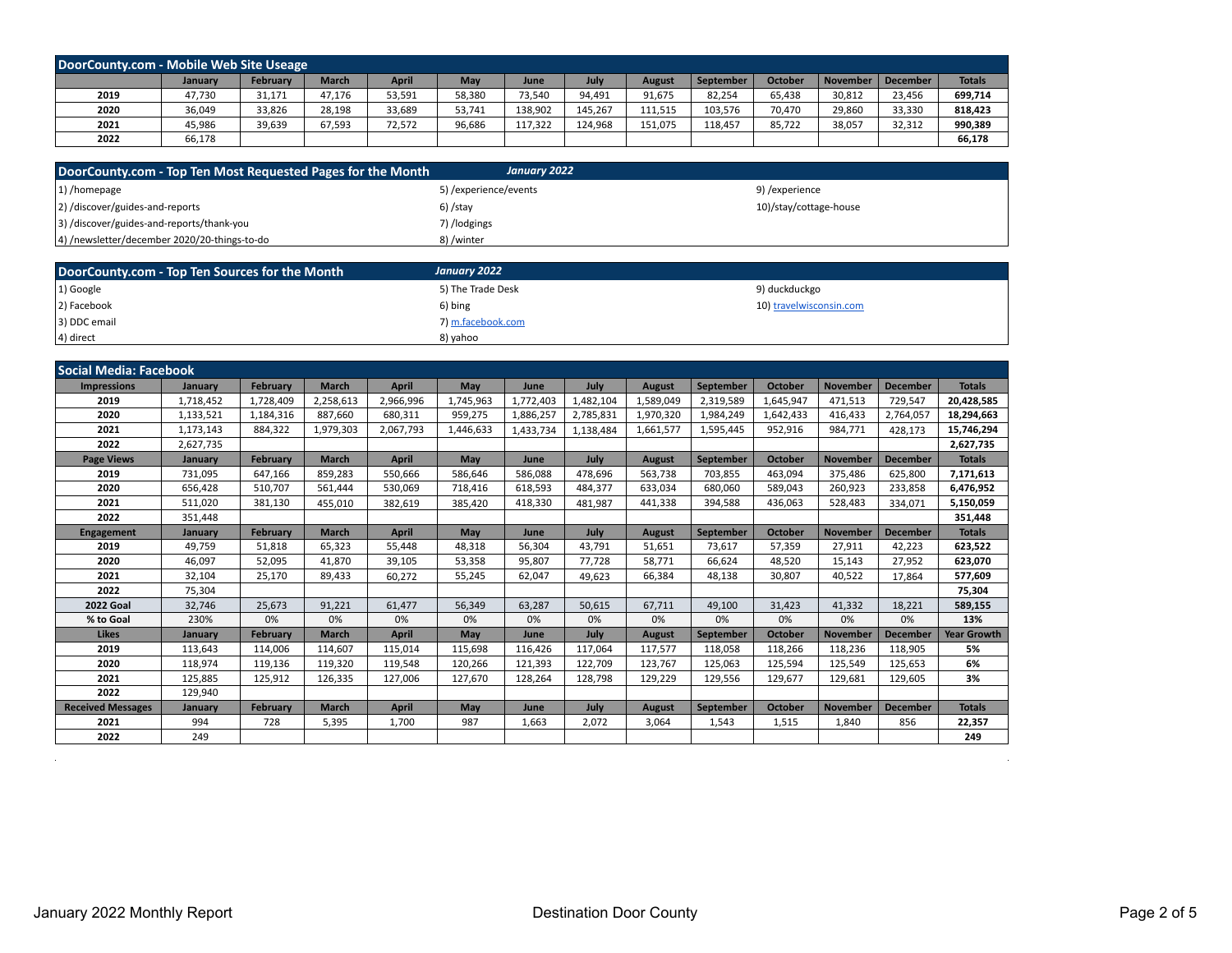| <b>Social Media: Instagram</b> |         |                 |              |              |            |             |        |               |           |                |                 |                 |                    |
|--------------------------------|---------|-----------------|--------------|--------------|------------|-------------|--------|---------------|-----------|----------------|-----------------|-----------------|--------------------|
| <b>Followers</b>               | January | <b>February</b> | <b>March</b> | <b>April</b> | <b>May</b> | <b>June</b> | July   | <b>August</b> | September | <b>October</b> | <b>November</b> | <b>December</b> | <b>Year Growth</b> |
| 2019                           | 41,489  | 42.444          | 43.816       | 46,615       | 46,602     | 47,731      | 49,306 | 50,480        | 51,441    | 52,403         | 53.209          | 53,624          | 29%                |
| 2020                           | 54,479  | 55,186          | 55.898       | 56,489       | 57,204     | 58,825      | 60,466 | 62,118        | 63,359    | 64,828         | 65,135          | 65,619          | 22%                |
| 2021                           | 66,503  | 67,013          | 67,549       | 68,024       | 68,708     | 69,548      | 70,328 | 70,972        | 71,538    | 71,907         | 72,103          | 72,411          | 9%                 |
| 2022                           | 72,663  |                 |              |              |            |             |        |               |           |                |                 |                 |                    |
| <b>Comments &amp; Likes</b>    | January | <b>February</b> | <b>March</b> | April        | May        | <b>June</b> | July   | <b>August</b> | September | <b>October</b> | <b>November</b> | <b>December</b> | <b>Total</b>       |
| 2019                           | 68,928  | 55,396          | 54.769       | 47,200       | 51,007     | 43,701      | 39,622 | 35,582        | 35,973    | 44,906         | 31,525          | 37,223          | 545,832            |
| 2020                           | 45,751  | 27,673          | 24,380       | 17,951       | 20,015     | 47,727      | 45,942 | 37,795        | 40,164    | 52,362         | 34,043          | 18,617          | 412,420            |
| 2021                           | 36,432  | 24,170          | 22,245       | 16,005       | 29,641     | 29,518      | 35,191 | 32,798        | 27,719    | 22,601         | 21,622          | 27605           | 325,547            |
| 2022                           | 20,568  |                 |              |              |            |             |        |               |           |                |                 |                 | 20,568             |
| <b>2022 Goal</b>               | 37,160  | 24,653          | 22,689       | 16,325       | 30,233     | 30,108      | 35,894 | 33,453        | 28,273    | 23,053         | 22,054          | 28,157          | 332,052            |
| % to Goal                      | 55%     | 0%              | 0%           | 0%           | 0%         | 0%          | 0%     | 0%            | 0%        | 0%             | 0%              | 0%              | 6%                 |
| <b>Received Messages</b>       | January | <b>February</b> | <b>March</b> | April        | May        | June        | July   | August        | September | <b>October</b> | <b>November</b> | <b>December</b> | <b>Total</b>       |
| 2021                           | 842     | 329             | 370          | 254          | 390        | 501         | 754    | 475           | 766       | 431            | 588             | 549             | 6,249              |
| 2022                           | 82      |                 |              |              |            |             |        |               |           |                |                 |                 | 82                 |

| <b>Social Media: Twitter</b> |         |                 |              |              |        |        |        |               |           |                |                 |                 |                    |
|------------------------------|---------|-----------------|--------------|--------------|--------|--------|--------|---------------|-----------|----------------|-----------------|-----------------|--------------------|
| <b>Followers</b>             | January | <b>February</b> | <b>March</b> | <b>April</b> | May    | June   | July   | <b>August</b> | September | <b>October</b> | <b>November</b> | <b>December</b> | <b>Year Growth</b> |
| 2019                         | 6,505   | 6,529           | 6,587        | 6,615        | 6,649  | 6,708  | 6.777  | 6,823         | 6,852     | 6,892          | 6,911           | 6,917           | 6.33%              |
| 2020                         | 6,948   | 6,968           | 6,982        | 7,042        | 7,098  | 7,147  | 7,190  | 7,212         | 7,202     | 7,247          | 7,248           | 7,252           | 4.38%              |
| 2021                         | 7,158   | 7,182           | 7,236        | 7,244        | 7,209  | 7,226  | 7,248  | 7,424         | 7,485     | 7,581          | 7,958           | 7,964           | 11.26%             |
| 2022                         | 7,989   |                 |              |              |        |        |        |               |           |                |                 |                 | $-100.00\%$        |
| <b>Impressions</b>           | January | <b>February</b> | <b>March</b> | <b>April</b> | May    | June   | July   | <b>August</b> | September | <b>October</b> | <b>November</b> | <b>December</b> | <b>Totals</b>      |
| 2019                         | 41,303  | 64,700          | 51,200       | 47,200       | 39,900 | 48,700 | 50,200 | 42,500        | 58,100    | 35,400         | 49,000          | 30,400          | 558,603            |
| 2020                         | 37,600  | 45,500          | 23,900       | 33,300       | 42,300 | 24,600 | 19,800 | 27,800        | 26,800    | 44,700         | 30,800          | 27,623          | 384,723            |
| 2021                         | 36,908  | 33,810          | 42,256       | 26,888       | 27,014 | 24,659 | 23,468 | 75,913        | 22,421    | 25,457         | 259,467         | 32,408          | 630,669            |
| 2022                         | 26,537  |                 |              |              |        |        |        |               |           |                |                 |                 | 26,537             |
| <b>2022 Goal</b>             | 37,646  | 34,486          | 43,101       | 27,425       | 27,554 | 25,152 | 23,937 | 77,431        | 22,869    | 25,966         | 264,656         | 33,056          | 643,279            |
| % to Goal                    | 70%     | 0%              | 0%           | 0%           | 0%     | 0%     | 0%     | 0%            | 0%        | 0%             | 0%              | 0%              | 4%                 |
| <b>Received Messages</b>     | January | <b>February</b> | <b>March</b> | <b>April</b> | May    | June   | July   | <b>August</b> | September | <b>October</b> | <b>November</b> | <b>December</b> | <b>Total</b>       |
| 2021                         | 154     | 70              | 19           | 6            |        | 6      | 11     | 20            | 14        | 15             | 39              | 25              | 381                |
| 2022                         |         |                 |              |              |        |        |        |               |           |                |                 |                 |                    |

| <b>Pay-Per-Click Results</b> |         |                 |              |              |        |        |        |               |           |         |                 |                 |               |
|------------------------------|---------|-----------------|--------------|--------------|--------|--------|--------|---------------|-----------|---------|-----------------|-----------------|---------------|
|                              | January | <b>February</b> | <b>March</b> | <b>April</b> | May    | June   | July   | <b>August</b> | September | October | <b>November</b> | <b>December</b> | <b>Totals</b> |
| 2019                         | 7,554   | 7,080           | 11,305       | 10,866       | 12,797 | 16,264 | 19,465 | 20,134        | 16,874    | 14,272  | 7,140           | 5,503           | 149,254       |
| 2020                         | 5,686   | 5,592           | 7,346        | 5,887        | 11,291 | 21,498 | 24,425 | 20,390        | 18,142    | 10,344  | 9,756           | 11,340          | 151,697       |
| 2021                         | 11,794  | 10,882          | 17.215       | 17,385       | 23,658 | 24,302 | 26,416 | 24,437        | 23,251    | 19.724  | 9,761           | 10.429          | 219,254       |
| 2022                         | 15,213  |                 |              |              |        |        |        |               |           |         |                 |                 | 15,213        |

| <b>Door County E-Newsletter - Number of E-Mail Subscribers</b> |         |                 |              |              |         |         |         |         |           |                |          |                 |             |
|----------------------------------------------------------------|---------|-----------------|--------------|--------------|---------|---------|---------|---------|-----------|----------------|----------|-----------------|-------------|
|                                                                | January | <b>February</b> | <b>March</b> | <b>April</b> | May     | June    | July    | August  | September | <b>October</b> | November | <b>December</b> | Year Growth |
| 2019                                                           | 234.402 | 235,885         | 237.388      | 234,602      | 230.667 | 231.672 | 233.441 | 234.294 | 235.297   | 235.313        | 236.229  | 237.757         | 1%          |
| 2020                                                           | 233.019 | 233.445         | 236.304      | 235.498      | 234.583 | 233.455 | 233.614 | 233.558 | 233.094   | 233.080        | 232.425  | 231.570         | $-1%$       |
| 2021                                                           | 229.813 | 228.401         | 231.392      | 231,306      | 232.077 | 231.610 | 231.526 | 231.421 | 237.757   | 230.037        | 228.994  | 229.176         | 0%          |
| 2022                                                           | 228,474 |                 |              |              |         |         |         |         |           |                |          |                 |             |

| Door County E-Newsletter - Open Rates |                |                 |              |              |        |        |             |               |           |                |                 |                 |         |
|---------------------------------------|----------------|-----------------|--------------|--------------|--------|--------|-------------|---------------|-----------|----------------|-----------------|-----------------|---------|
|                                       | <b>January</b> | <b>February</b> | <b>March</b> | <b>April</b> | May    | June   | <b>July</b> | <b>August</b> | September | <b>October</b> | <b>November</b> | <b>December</b> | Average |
| 2019                                  | 19.06%         | 22.14%          | 21.20%       | 22.52%       | 23.26% | 23.87% | 26.49%      | 26.51%        | 23.44%    | 17.94%         | 22.76%          | 17.78%          | 22.25%  |
| 2020                                  | 22.89%         | 22.70%          | 28.68%       | 24.37%       | 33.08% | 38.48% | 37.10%      | 31.96%        | 35.80%    | 30.17%         | 24.56%          | 24.14%          | 29.49%  |
| 2021                                  | 26.39%         | 30.83%          | 27.32%       | 30.11%       | 29.60% | 24.13% | 31.92%      | 30.49%        | 31.15%    | 28.84%         | 30.27%          | 40.02%          | 30.01%  |
| 2022                                  | 39.69%         |                 |              |              |        |        |             |               |           |                |                 |                 |         |

 $\sim$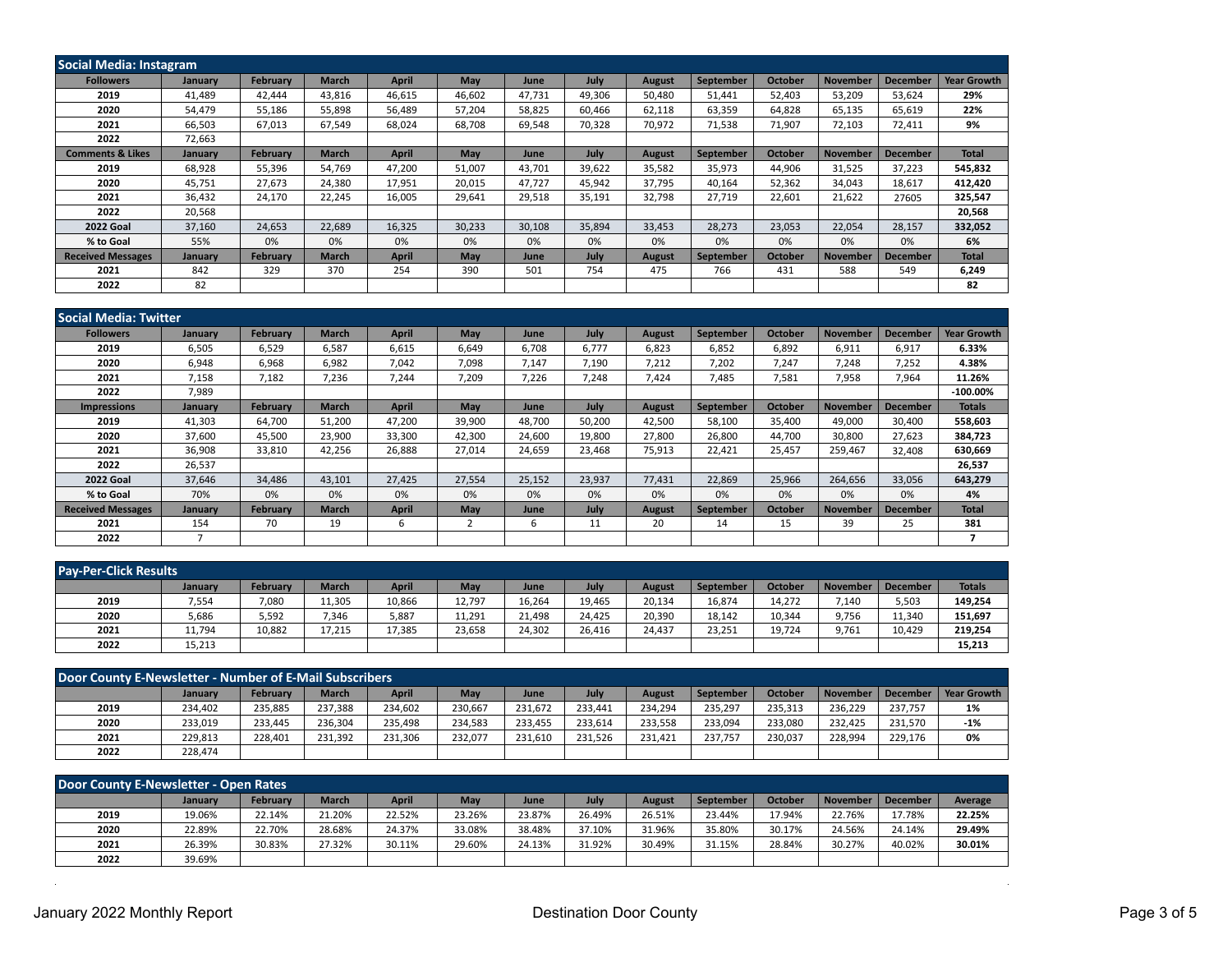| Door County E-Newsletter - Click Thru's |         |                 |              |       |            |       |       |        |           |                |          |          |         |
|-----------------------------------------|---------|-----------------|--------------|-------|------------|-------|-------|--------|-----------|----------------|----------|----------|---------|
|                                         | January | <b>February</b> | <b>March</b> | April | <b>May</b> | June  | July  | August | September | <b>October</b> | November | December | Average |
| 2019                                    | 2.66%   | 3.60%           | 3.29%        | 2.76% | 3.66%      | 2.74% | 4.31% | 4.49%  | 5.57%     | 3.09%          | 2.78%    | 1.56%    | 3.37%   |
| 2020                                    | 2.19%   | 2.31%           | 3.58%        | 1.15% | 3.86%      | 6.53% | 5.31% | 4.76%  | 5.31%     | 4.02%          | 2.59%    | 2.65%    | 3.69%   |
| 2021                                    | 2.95%   | 4.41%           | 3.52%        | 4.37% | 4.52%      | 4.91% | 4.49% | 3.42%  | 5.40%     | 3.75%          | 3.19%    | 2.33%    | 3.94%   |
| 2022                                    | 3.24%   |                 |              |       |            |       |       |        |           |                |          |          |         |

| <b>Advertising - Gross Impressions</b> |           |                 |              |              |            |            |           |               |            |                |          |           |              |
|----------------------------------------|-----------|-----------------|--------------|--------------|------------|------------|-----------|---------------|------------|----------------|----------|-----------|--------------|
|                                        | January   | <b>February</b> | <b>March</b> | <b>April</b> | May        | June       | July      | <b>August</b> | September  | <b>October</b> | November | December  | <b>Total</b> |
| 2019                                   | 746.596   | 804.685         | 3.797.293    | 19,926,019   | 24,361,571 | 4,439,997  | 3.254.874 | 14,679,101    | 31.134.255 | 3.284.761      | 253.909  | 241.105   | 106.924.166  |
| 2020                                   | 3,441,763 | 772.865         | 4.487.926    | 188,207      | 209.265    | 37,400,583 | 3,788,621 | 1,883,580     | 37.354.210 | 2,084,726      | 327.237  | 3,403,013 | 95,341,996   |
| 2021                                   | 3,691,284 | 1,647,058       | 7,516,993    | 16,241,205   | 31,619,680 | 3,177,316  | 1,047,443 | 11,010,706    | 15,294,236 | 948.243        | 529.641  | 213,239   | 92,937,044   |
| 2022                                   | 6,232,878 |                 |              |              |            |            |           |               |            |                |          |           | 6,232,878    |

| <b>Advertising - Media Placed 2022</b> |          |          |              |              |     |      |      |               |                  |                |          |          |              |
|----------------------------------------|----------|----------|--------------|--------------|-----|------|------|---------------|------------------|----------------|----------|----------|--------------|
|                                        | January  | February | <b>March</b> | <b>April</b> | May | June | July | <b>August</b> | <b>September</b> | <b>October</b> | November | December | <b>Total</b> |
| <b>Total Paid</b>                      | \$41,712 |          |              |              |     |      |      |               |                  |                |          |          | \$41,712     |
| <b>Co-Op Dollars</b>                   | \$5,965  |          |              |              |     |      |      |               |                  |                |          |          | \$5,965      |

| Online Video Views (includes DDC video content on YouTube, Facebook, Vimeo, etc) |                |                 |              |         |         |         |         |         |           |                |                     |        |               |
|----------------------------------------------------------------------------------|----------------|-----------------|--------------|---------|---------|---------|---------|---------|-----------|----------------|---------------------|--------|---------------|
|                                                                                  | <b>January</b> | <b>February</b> | <b>March</b> | April   | May     | June    | July    | August  | September | <b>October</b> | November   December |        | <b>Totals</b> |
| 2019                                                                             | 187,976        | 154,620         | 405,237      | 156,856 | 145,688 | 175,083 | 90,004  | 55.746  | 15,894    | 21.755         | 21,220              | 34,622 | 1,464,701     |
| 2020                                                                             | 42,795         | 22,173          | 66,611       | 97,340  | L78,820 | 122.356 | 127,653 | 186.474 | 128,343   | 119,505        | 21,922              | 14,141 | 1,128,133     |
| 2021                                                                             | 29,892         | 25,721          | 54,102       | 48,921  | 40,058  | 36,214  | 32,037  | 37,357  | 39,050    | 25,981         | 12,089              | 16,651 | 398,073       |
| 2022                                                                             | 31,020         |                 |              |         |         |         |         |         |           |                |                     |        | 31,020        |

| <b>Media Marketing Program - Impressions</b> |                |                           |              |            |            |            |            |            |            |                        |                 |                 |               |
|----------------------------------------------|----------------|---------------------------|--------------|------------|------------|------------|------------|------------|------------|------------------------|-----------------|-----------------|---------------|
|                                              | <b>January</b> | February                  | <b>March</b> | April      | May        | June       | July       | August     | September  | <b>October</b>         | <b>November</b> | <b>December</b> | <b>Totals</b> |
| 2019                                         | 99,963,410     | 62,423,890                | 30,432,627   | 13,209,923 | 6,647,728  | 7.063.714  | 97,886,602 | 10,801,279 | 17,799,696 | 33,722,879             | 974,989         | 775.434         | 381,702,171   |
| 2020                                         | 30,513,557     | 13.674.701                | 39,059,827   | 12,633,384 | 8,819,887  | 22,310,420 | 55.637.847 | 27,823,582 | 18,739,336 | 144,646,399            | 2,350,034       | 217.784         | 376,426,758   |
| 2021                                         | 66.046.649     | 140,872,845   810,018,849 |              | 19,617,331 | 17.986.296 | 9,498,479  | 70.734.302 | 96,771,515 | 5.387.308  | 131.319.447            | 4,446,538       | 6,951,224       | 1.379.650.783 |
| 2022                                         | 590,684,300    |                           |              |            |            |            |            |            |            |                        |                 |                 | 590,684,300   |
| <b>2022 Goal</b>                             | 53,467,459     | 42.786.399                | 107,238,229  | 31,452,072 | 36,086,538 | 11,376,783 | 72,593,239 | 25,788,833 | 28.251.044 | 111,123,308 35,985,059 |                 | 8,159,520       | 564,308,482   |
| % to Goal                                    | 1105%          | 0%                        | 0%           | 0%         | 0%         | 0%         | 0%         | 0%         | 0%         | 0%                     | 0%              | 0%              | 105%          |

| <b>Media Marketing Program - Visiting Journalists</b> |         |          |              |              |     |      |             |        |           |                |                 |                     |               |
|-------------------------------------------------------|---------|----------|--------------|--------------|-----|------|-------------|--------|-----------|----------------|-----------------|---------------------|---------------|
|                                                       | January | February | <b>March</b> | <b>April</b> | May | June | <b>July</b> | August | September | <b>October</b> | <b>November</b> | December            | <b>Totals</b> |
| 2019                                                  |         |          |              |              |     | 22   |             | 18     | 11        |                |                 | $\overline{A}$<br>ᆠ | 72            |
| 2020                                                  |         |          |              |              |     | υ    |             | 12     | o         | 11             | ັ               | 12<br>ᅩ             | 60            |
| 2021                                                  |         | 10       |              |              | ю   | 11   |             |        | o         | 11             |                 | 10                  | 72            |
| 2022                                                  |         |          |              |              |     |      |             |        |           |                |                 |                     | <sup>0</sup>  |
| <b>2022 Goal</b>                                      |         |          |              |              |     | 12   |             | 12     | 10        | 10             |                 | 10                  | 70            |
| % to Goal                                             |         | 0%       |              |              | 0%  | 0%   |             | 0%     | 0%        | 0%             |                 | 0%                  | 0%            |

| Media Marketing Program - Ad Value Equivalency (AVE) |           |                 |              |              |           |           |           |           |           |                |                 |                 |               |
|------------------------------------------------------|-----------|-----------------|--------------|--------------|-----------|-----------|-----------|-----------|-----------|----------------|-----------------|-----------------|---------------|
|                                                      | January   | <b>February</b> | <b>March</b> | <b>April</b> | May       | June      | July      | August    | September | <b>October</b> | <b>November</b> | <b>December</b> | <b>Totals</b> |
| 2019                                                 | \$373,010 | \$172,097       | \$61,967     | \$711,055    | \$128.671 | \$295,606 | \$232.542 | \$70,927  | \$133,197 | \$234,993      | \$182.681       | \$86,097        | \$2,682,843   |
| 2020                                                 | \$344,671 | \$32,504        | \$194.664    | \$15,793     | \$108,659 | \$128.813 | \$366,942 | \$729,757 | \$76,991  | \$403,557      | \$582,619       | \$34,601        | \$3,019,571   |
| 2021                                                 | \$412.672 | \$227.001       | \$341.434    | \$53,255     | \$129,179 | \$104.567 | \$327.177 | \$565,405 | \$268,078 | \$688,673      | \$234.323       | \$65,602        | \$3,417,366   |
| 2022                                                 | \$376,301 |                 |              |              |           |           |           |           |           |                |                 |                 | \$376.301     |

 $\alpha$  .

 $\sim 10^{-1}$